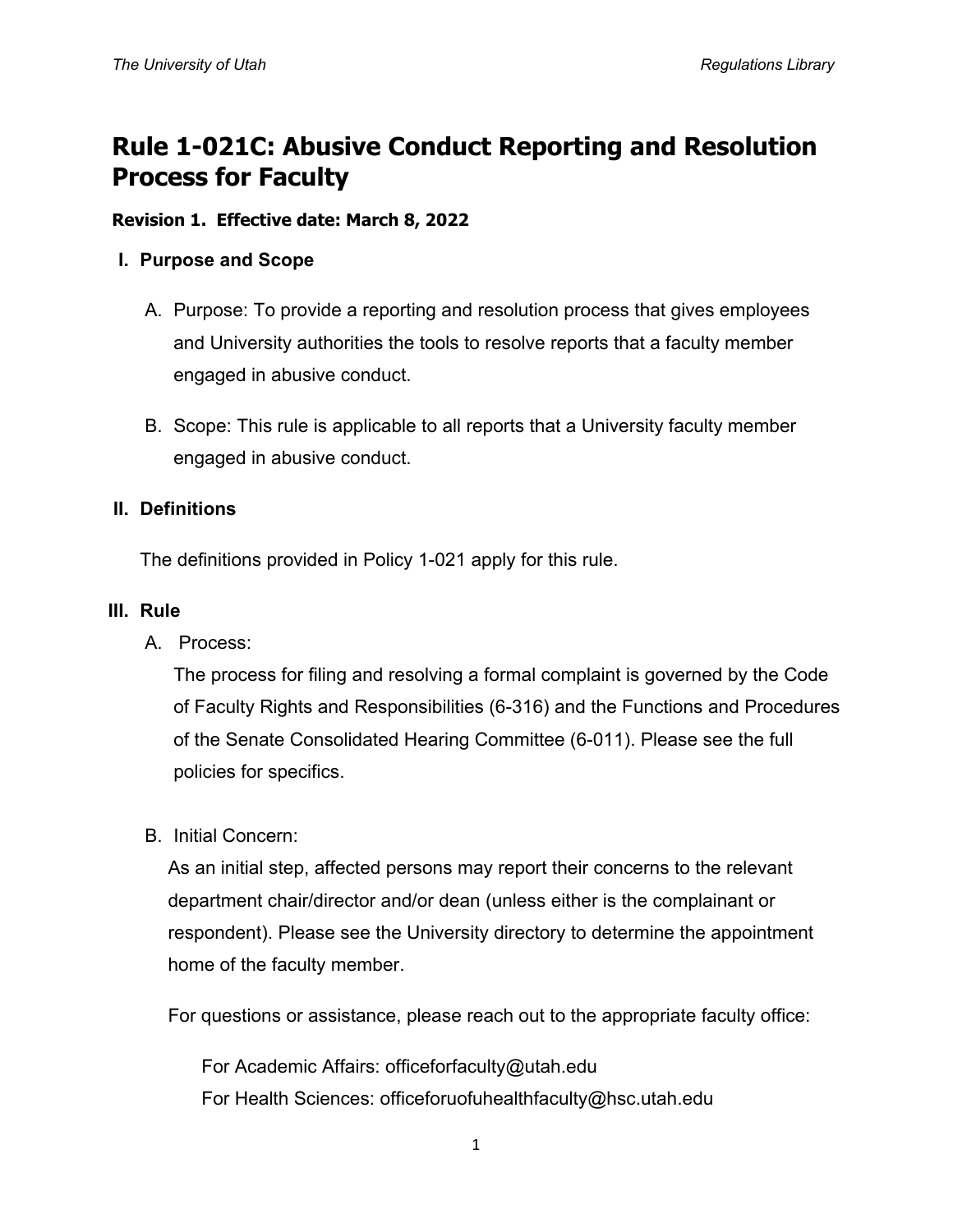C. Formal Complaint (if not resolved above)

After 30 days if initial concerns of abusive conduct have not been resolved, a formal complaint may be filed in the office of the Senior Vice President for Academic Affairs or the Senior Vice President for Health Sciences, depending on the department of the responding faculty member. If either Vice President is the complainant or the respondent, the other Vice President shall act under these rules. The cognizant Vice President or their designee shall provide the responding faculty member with a copy of the complaint.

Complaint Form: https://regulations.utah.edu/academics/appendices\_6/6- 316.6.app.php

Once received, in consultation with the appropriate dean(s) and chair/director (unless either is the complainant or respondent), the cognizant vice president or designee shall determine whether additional efforts at initial resolution are appropriate and, if so, shall take whatever steps are useful to that end. These steps may include delegation of the process to another person, meetings with the complainant and respondent, or any other processes that the vice president or designee thinks will assist in reaching a resolution.

If additional efforts at initial resolution are inappropriate or are not successful within 30 days of the filing of the formal complaint, the vice president shall forward the complaint, with a description of efforts at attaining a resolution, to the Consolidated Hearing Committee and notify the respondent, the complainant, and the cognizant department chair/director and dean of the same. From this point forward, the office of the vice president shall be a party to the proceedings.

If a complaint is referred to the Consolidated Hearing Committee, please see Policy 6-011 for the full hearing process.

2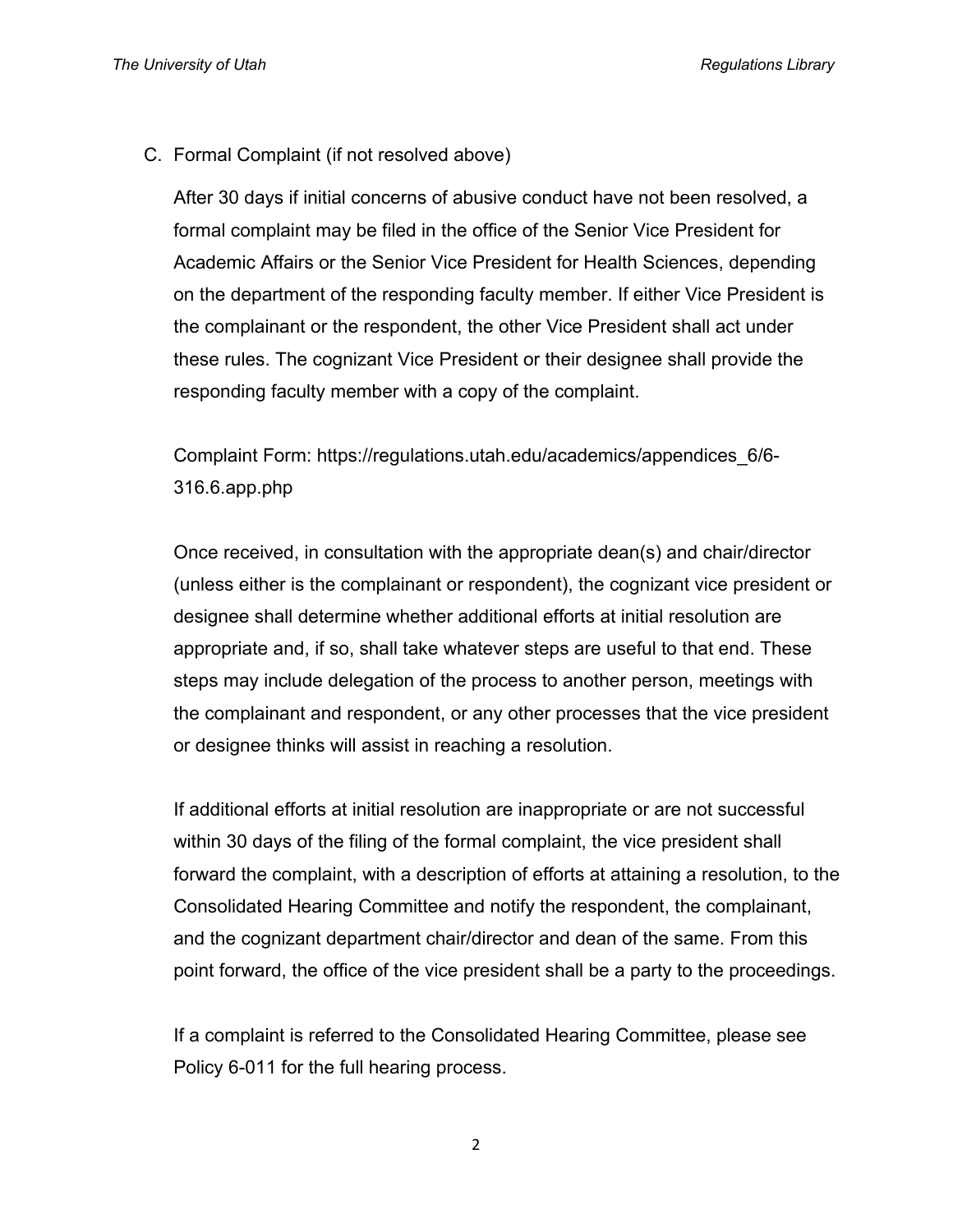*[Note: Parts IV-VII of this Regulation (and all other University Regulations) are Regulations Resource Information – the contents of which are not approved by the Academic Senate or Board of Trustees, and are to be updated from time to time as determined appropriate by the cognizant Policy Officer and the Institutional Policy Committee, as per Policy 1-001 and Rule 1- 001.]*

# **IV. Rules, Procedures, Guidelines, Forms and other Related Resources**

## A. Rules.

- 1. R1-021A: Abusive Conduct Reporting and Resolution Process for University Staff (non-UUHC), Academic Staff, Educational Trainees, Postdoctoral Fellows and Medical Housestaff.
- 2. R1-021B: Abusive Conduct Reporting and Resolution Process for UUHC Staff.
- B. Procedures. [reserved]
- C. Guidelines. [reserved]
- D. Forms [reserved]
- E. Other related resource materials. [reserved]

#### **V. References**

Abusive Conduct Reporting Amendments ("ACRA") is Utah Code Section 67-26-101 et seq., Utah Public Employees Healthy Workplace Act, as amended

Utah System of Higher Education (formerly Utah Board of Regents) Rule R831

School of Medicine Professional Conduct Policy for Faculty Professional Conduct of University of Utah Health Medical Providers Ethical Standards and Code of Conduct Handbook

Policy 5-001: Personnel Definitions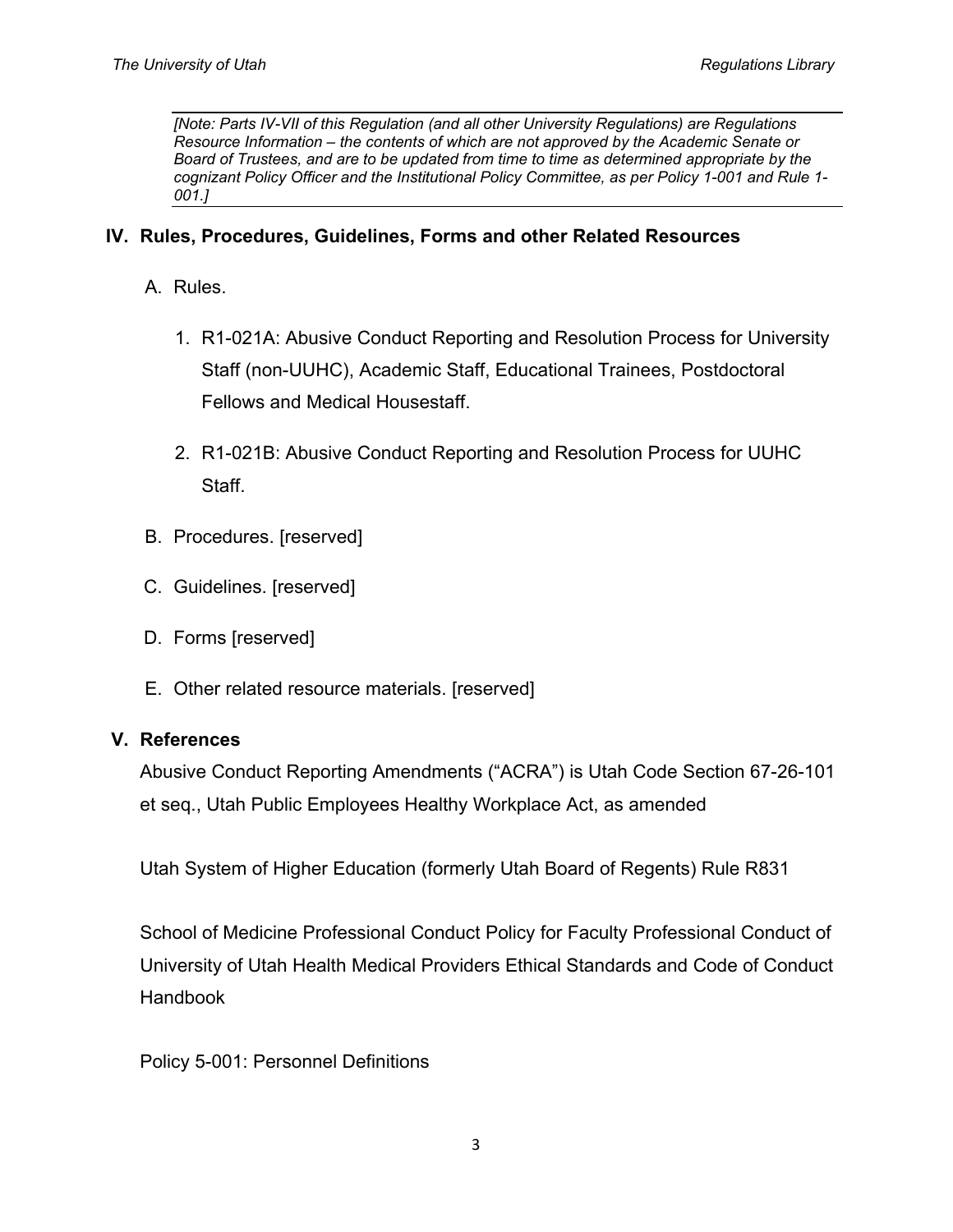Policy 5-106: Equal Opportunity and Nondiscrimination in Employment

Policy 5-111: Corrective Actions and Termination Policy for Staff

Policy 5-205: Code of Conduct for Staff

Policy 1-012: University Non-discrimination Policy

Policy 6-309: Academic Staff, Educational Trainees, Postdoctoral Fellows and Medical Housestaff

Policy 6-316: Code of Faculty Rights and Responsibilities

# **VI. Contacts**

The designated contact officials for this Regulation are:

- A. Policy Owners (primary contact person for questions and advice): Associate Vice President for Faculty-Academic Affairs and the Associate Vice President for Health Sciences.
- B. Policy Officers: Sr. Vice President for Academic Affairs and Sr. Vice President for Health Sciences

See University Rule 1-001 for information about the roles and authority of policy owners and policy officers.

# **VII. History**

Renumbering [not applicable]

Revision History:

A. Current Version: Revision 1.

Legislative History of Revision 1